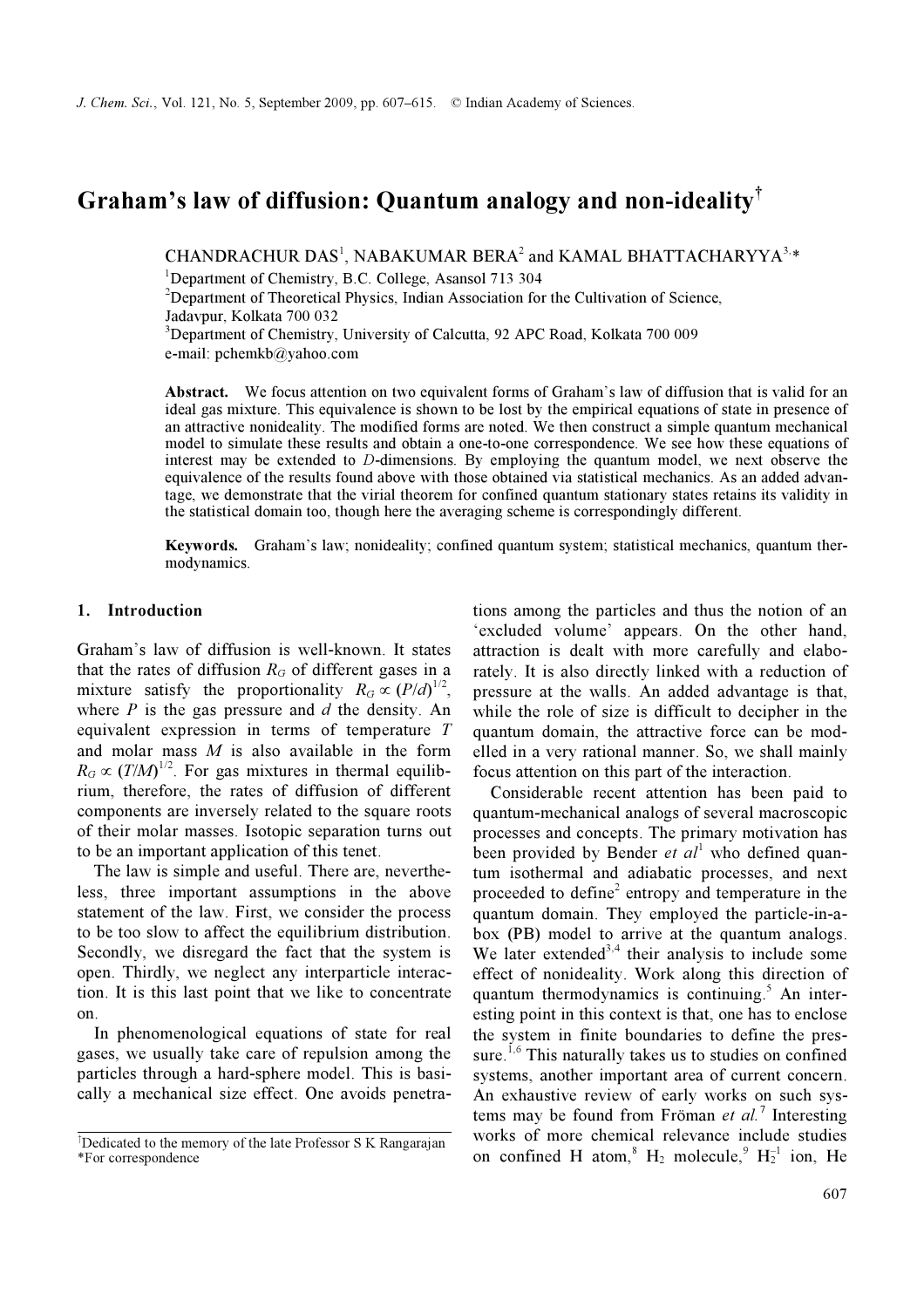atom and quantum dot, $10$  etc. Physical effects at the boundaries<sup>11</sup> of enclosed quantum systems have been investigated in a variety of ways. Mostly, simple potentials are chosen. Among others, the Woods– Saxon potential has received some attention.<sup>12</sup> However, the oscillator problem has turned out to be the most favourite choice.<sup>3,4,13–18</sup> Apart from purely numerical works $13$  on confined systems, a confined 1-D oscillator has been found to be efficient in furnishing energy eigenvalues of near-exact quality $14$ when confinement is gradually withdrawn. Pedagogic works concentrate on force<sup>15</sup> and view it as a two-mode system<sup>16</sup> to introduce an 'oblique' basis for computations. In case of D-dimensional oscillators of this type, one looks for degeneracies<sup>17</sup> and fractional dimensions.<sup>18</sup> Studies on chemical potentials of fermionic and bosonic confined systems $19$ form yet another class of endeavour. We have seen earlier<sup>4</sup> how the virial theorem<sup>20</sup> (VT) and Hellmann–Feynman theorem<sup>21</sup> (HFT) help in such situations. Indeed, the modification of the VT under confinement is of very general interest.<sup>22</sup> However, to the best of our knowledge, the implications of nonideality on Graham's law have not been explored so far. Therefore, it will be worthwhile to investigate it in some detail here, both from macroscopic and microscopic standpoints. This would enrich our understanding of the correspondence between quantum concepts and the empirical classical notions. The behaviour of confined systems will also be consolidated. Additionally, one may appreciate the importance of the VT and the HFT, as applicable to confined systems, again in the present case.

 In view of the aforesaid discussion, purpose of the present endeavour is to highlight the effect of introducing an attractive nonideality in Graham's law of diffusion. This will be explored via three routes, viz. the phenomenological equations, the quantum models and statistical mechanics. As we shall see, there exist a few nice correspondences among the outcomes of these approaches.

# 2. Phenomenological outcomes

We consider first the case of Graham's law of effusion. The volume of a gas effusing out in time  $\delta t$ through a hole of cross sectional area  $\delta A$  is equivalent to the volume swept out by the particles during this time. Assuming that no collision occurs within  $\delta t$ , the result is given by the concerned area times the average velocity along a particular direction.<sup>23</sup> We thus have

$$
\delta V_e / \delta t = \delta A c_a / 4 , \qquad (1)
$$

where  $c_a$  is the average speed. A similar relation for diffusion holds, the only difference being that here we have a number of such holes and hence

$$
\delta V_d / \delta t = (c_a/4) \sum_j \delta A_j. \tag{2}
$$

Thus, for a given container, we have the following rate expression in either case:

$$
R_G = \delta V / \delta t \propto c_a.
$$
 (3)

Let us remember at this point that

$$
c_a \propto \langle c^2 \rangle^{1/2} \,. \tag{4}
$$

Since the gas is in thermal equilibrium at temperature  $T$ , the equipartition principle applies to the situation, yielding

$$
\frac{1}{2}m\langle c^2 \rangle = \frac{3}{2}\kappa T \,. \tag{5}
$$

From (5), one obtains

$$
\langle c^2 \rangle = 3\kappa T/m = 3RT/M, \tag{6}
$$

where  $M$  is the molar mass of the constituent of the gas. Using  $(3)$ ,  $(4)$  and  $(6)$ , we thus get

$$
R_G \propto (T/M)^{1/2}.\tag{7}
$$

For an ideal gas, on the other hand, the standard equation

$$
PV = \frac{1}{3} mN \langle c^2 \rangle, \tag{8}
$$

holds, with N defining the total number of particles. This leads to

$$
P/d = \langle c^2 \rangle /3. \tag{9}
$$

Coupling  $(3)$ ,  $(4)$  and  $(9)$ , it follows that

$$
R_G \propto (P/d)^{1/2}.\tag{10}
$$

Note that (7) and (10) constitute the traditional Graham's law and they are entirely equivalent.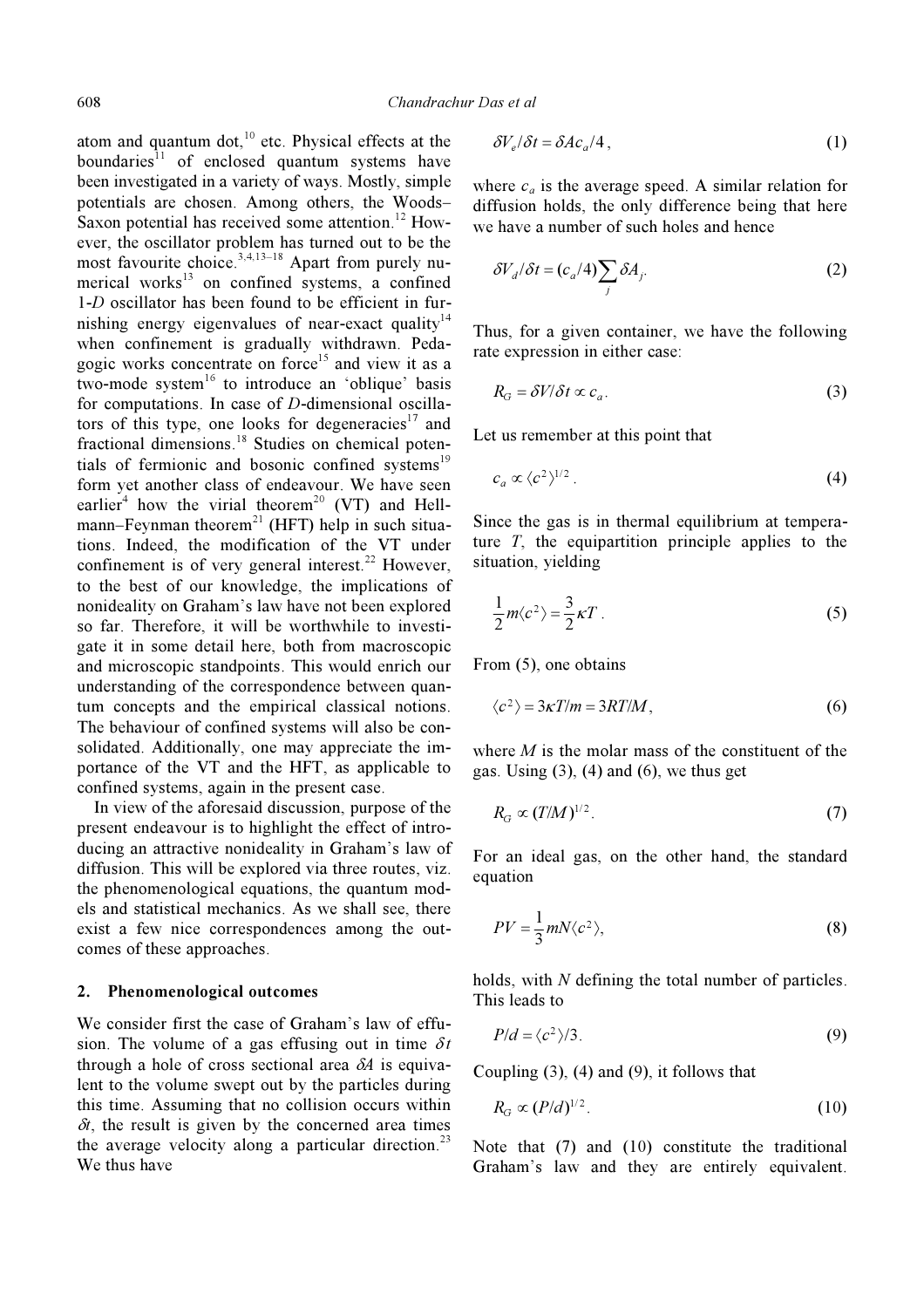However, we shall see below that this equivalence is lost once we go over to *real* gases.

 Consider, for the sake of simplicity, a real gas with *only* attractive force. We take first the case of a van der Waals gas for which one finds

$$
P\overline{V} + a/\overline{V} = RT,\tag{11}
$$

where  $\overline{V}$  is the molar volume. This leads to

$$
P/d = RT/M - ad/M^2.
$$
 (12)

A similar result follows for the Dieterici equation of state that starts with

$$
Pe^{a/RT\overline{V}}\overline{V} = RT,\t\t(13)
$$

yielding

$$
P e^{-\mu x} V = R I,
$$
\n
$$
P/d = (RT/M)e^{-ad/MRT}.
$$
\n(14)

For  $ad \ll MRT$ , one obtains the same result as (12). But, more important is to note that, in both the cases, we observe the inequality

$$
P/d\langle RT/M, \tag{15}
$$

as (12) and (14) reveal. On the other hand, putting (6) in (9), the equality  $P/d = RT/M$  follows for the ideal gas model. The two observations may be coupled by writing

$$
P/d \le RT/M. \tag{16}
$$

In (16), the equality applies to the ideal gas case only. An alternative is to proceed via the speed. To this end, we notice that, by virtue of (6), the inequality (15) leads to

$$
P/d\langle\langle c^2\rangle/3.\tag{17}
$$

But, we already noted that (9) is obeyed for an ideal gas. Now, if we concentrate on the observations (9) and (17), respectively applicable to ideal and real gases, the net result can be cast in the form of the following inequality:

$$
P/d \le \langle c^2 \rangle /3. \tag{18}
$$

The equality in (18) holds again only for an ideal gas. Indeed, we shall see below that such a relation is obeyed in the quantum domain too. Let us, however, highlight here the point that (5) continues to be true even when the gas becomes nonideal. Thus, a study of Graham's law leads us to an important result: (7) is obeyed for real gases, but (10) is not. This loss of equivalence has not been noted before. We shall here concentrate on this point in the course of discussion on nonideality.

 It will be useful for the future to look at the forms of a few equations with some greater degree of generality. So, we specifically remark here on the form of (16) or (18) for a *D*-dimensional *ideal* gas. From  $P\overline{V} = RT$  and  $M \langle c^2 \rangle/2 = DRT/2$ , the latter being a consequence of the equipartition principle that retains its validity even when nonideality is present, we obtain

$$
P/d = \langle c^2 \rangle / D. \tag{19}
$$

It is clear that the other relation,

$$
P/d = RT/M, \tag{20}
$$

does not depend on dimensionality.

# 3. Quantum models

The PB model has long been used to describe ideal gases. The philosophy has been analysed in considerable detail on several occasions.<sup>24</sup> However, in a quantum-mechanical context, the temperature  $T$  does not enter the discussion in a natural way. So, on the way to extend the PB model to real gases, we concentrate on (18), rather than (16). This is because,  $\langle c^2 \rangle$  is directly linked with the average kinetic energy  $\langle T \rangle$  and this is well-defined in the quantum domain.

## 3.1 The ideal case

We first consider a particle in a 1-D box of length L. The energy eigenvalues are given by

$$
E_n = n^2 h^2 / (8mL^2).
$$
 (21)

The pressure is defined by the relation  $P = -\partial E_n / \partial L$ to yield

$$
P = n^2 h^2 / (4mL^3),
$$
 (22)

and this gives

$$
PL = 2E_n = 2\frac{1}{2}m\langle u^2 \rangle, \tag{23}
$$

with  $u$  as the velocity along  $x$  direction, whereby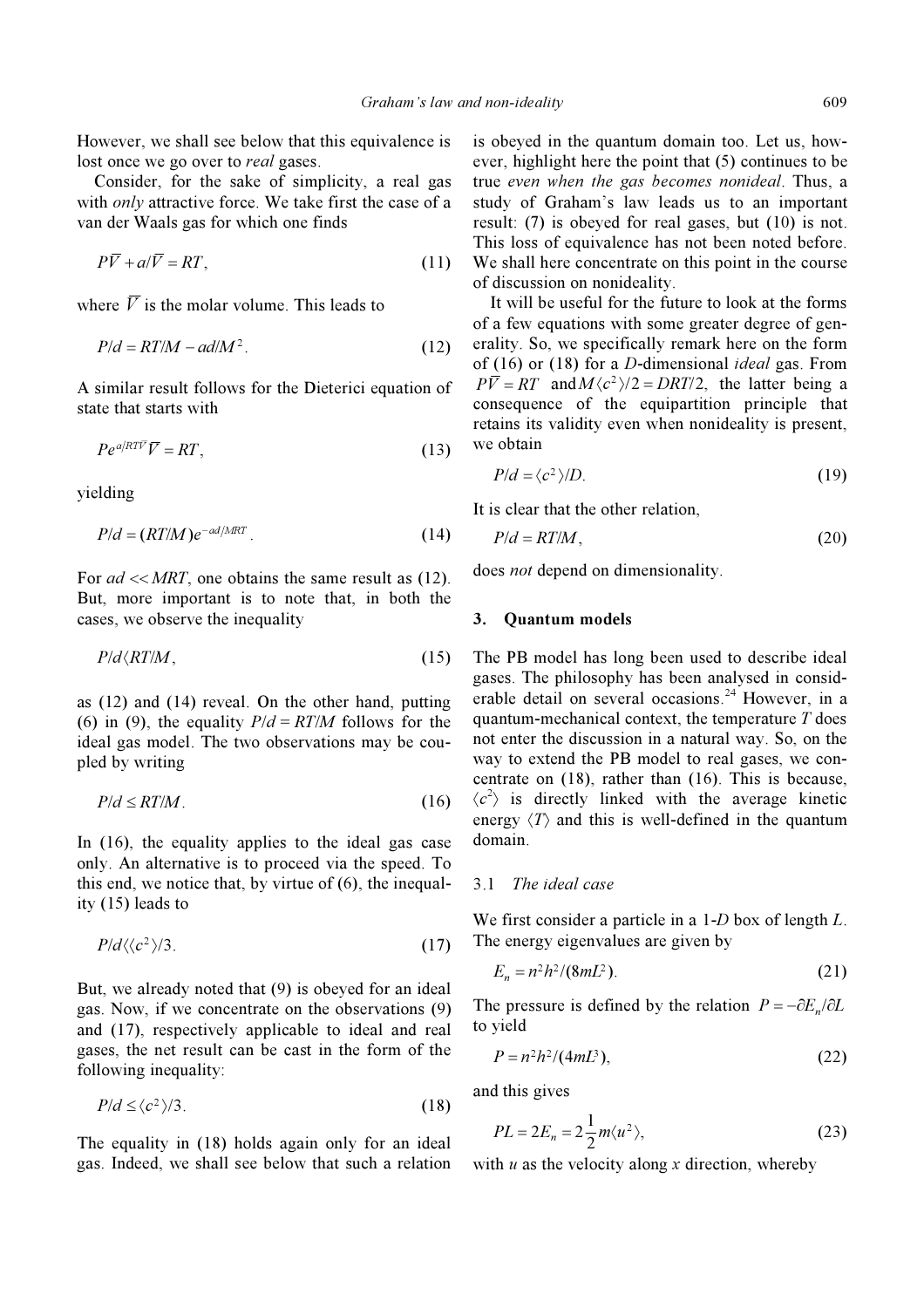$$
P/d = \langle u^2 \rangle, \tag{24}
$$

follows. Let us note that it agrees well with (19) when we put  $D = 1$ .

For a particle confined in a 3-D box of lengths  $L_x$ ,  $L<sub>v</sub>$  and  $L<sub>z</sub>$ , respectively along x, y and z directions, with  $v = L_x L_y L_z$ , we would likewise have  $P = -\partial E_n / \partial v$  $=-(\partial E_n/\partial L_x)(\partial L_x/\partial v) =-(\partial E_n/\partial L_v)(\partial L_v/\partial v)$ , etc. Thus, one obtains

$$
P = \frac{n_x^2 h^2}{4mL_x^3} \frac{1}{L_y L_z} = \frac{n_y^2 h^2}{4mL_y^3} \frac{1}{L_x L_z} = \frac{n_z^2 h^2}{4mL_z^3} \frac{1}{L_x L_y} \,. \tag{25}
$$

From (25), we get

$$
3Pv = 2E_n = 2\frac{1}{2}m\langle c^2 \rangle.
$$
 (26)

It gives us directly

$$
P/d = \langle c^2 \rangle /3, \tag{27}
$$

that agrees with (9). Indeed, by following the same procedure in  $D$  dimensions with  $\nu$  as the hypervolume, one is easily led to the quantum analog of (19).

 A simpler way to obtain the above result proceeds by taking the volume of the container  $\nu$  as  $\vec{L}^3$ . Then, we define the pressure by

$$
P = -\partial E_n / \partial \nu = -(\partial E_n / \partial L)(\partial L / \partial \nu) = n^2 h^2 / (12mL^5).
$$
\n(28)

This leads to

$$
Pv = \langle p^2 \rangle / 3m, \tag{29}
$$

where  $p$  is the momentum of the particle. This again shows

$$
P/d = \langle c^2 \rangle / 3, \tag{30}
$$

similar to  $(9)$  and  $(27)$ .

 In arriving at results (27) or (30), we deliberately employed the symbol  $\nu$  for the volume. The reason is that, here a single particle is involved and it occupies the whole space. Conventionally, N particles are kept in the volume V.

# 3.2 The real case

To account for the loss of ideality, we need to introduce a potential inside the container that the particle will feel. This means, we do not have a free particle in  $(-L/2, L/2)$  now. Instead, some potential field, symbolized by  $V(x)$ , is present. So, we define our system in this new situation by the Hamiltonian

$$
H = -d^2/dx^2 + V(x).
$$
 (31)

Next, we confine the system in the specified region  $(-L/2, L/2)$ . This amounts to the modification

$$
H_T = -\frac{d^2}{dx^2} + V(x) + \lim_{M \to \infty} \left(\frac{4x^2}{L^2}\right)^M.
$$
 (32)

Thus, the effect of confinement is naturally taken care of via the last term in (32). In other words, we may pretend that our system Hamiltonian now contains an auxiliary potential that is denoted by, say,  $V_1(x)$ , defined by the last term. This makes the subsequent manipulations easy. For example, by employing the VT to the total Hamiltonian  $H_T$ , we obtain

$$
2\langle T\rangle_n = \left\langle x \frac{dV}{dx} \right\rangle_n + \left\langle x \frac{dV_1}{dx} \right\rangle_n.
$$
 (33)

On the other hand, employing the HFT on (32), we find

$$
\frac{dE_n}{dL} = \left\langle \frac{dV_1}{dL} \right\rangle_n = -\frac{1}{L} \left\langle x \frac{dV_1}{dx} \right\rangle_n.
$$
\n(34)

Combining (33) and (34), we obtain the following final expression for the VT in case of a confined system:

$$
2\langle T\rangle_n = \left\langle x \frac{dV}{dx} \right\rangle_n - L \frac{dE_n}{dL} \,. \tag{35}
$$

The auxiliary potential  $V_1(x)$  does not show up here. It is an advantage. However, the last term in (35) involves pressure. This term enters the expression because of confinement. This is why, (35) becomes crucial in discussions on confined systems. The extension to higher dimensions is pretty straightforward.

#### 3.3 Attractive non-ideality

In modelling cases of an attractive non-ideality, we assume the presence of a potential that would somehow reduce the probability of finding the particle near the walls of the container. In one dimension, this is satisfied by simple potentials of the form  $x^{2j}$ ,  $J = 1$ , 2, etc. This ensures an inward attraction, much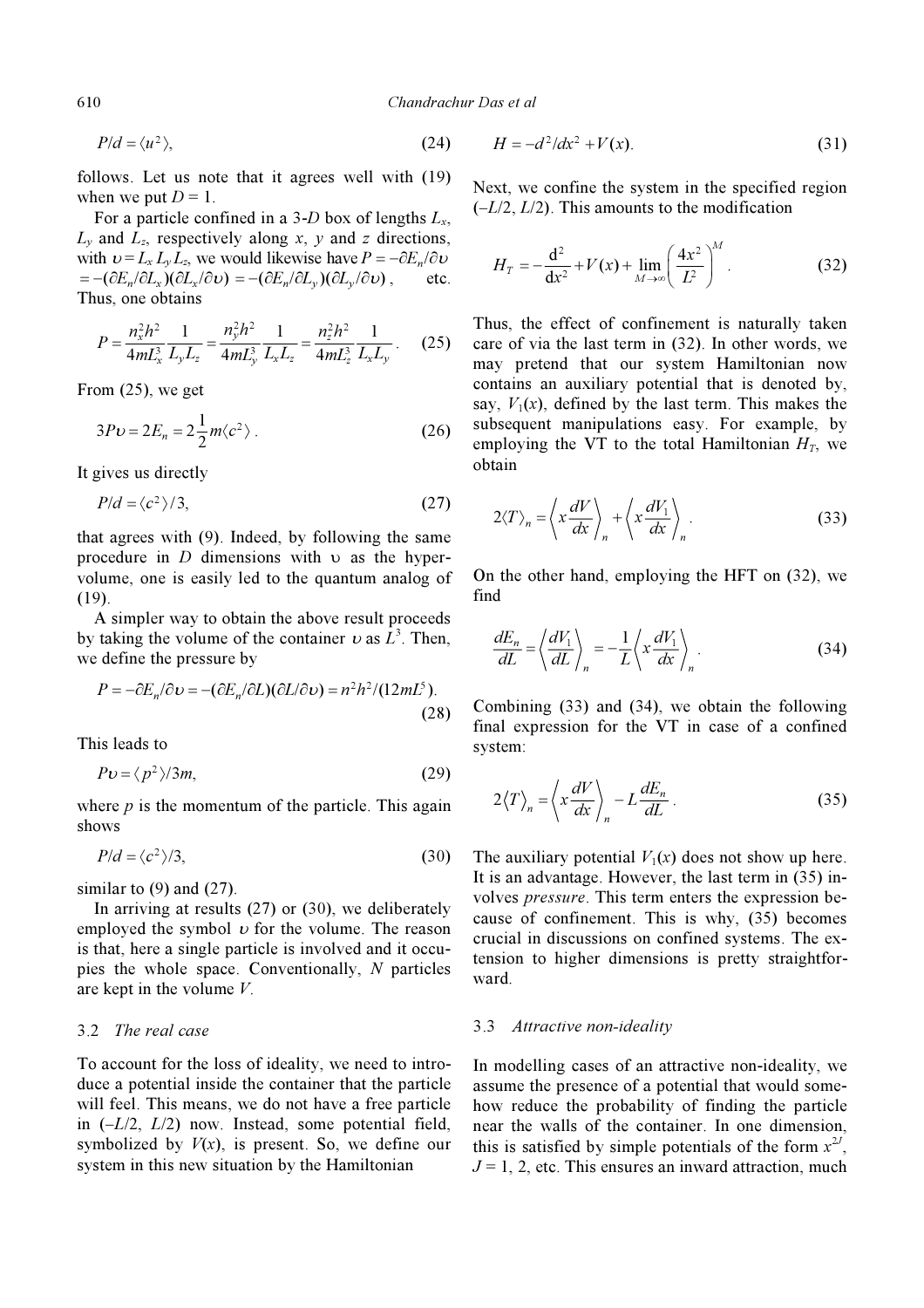like the  $a'$  constant in the empirical equations of state like (11) and (13). In the quantum case, however, the virial theorem requires that (35) should be true, as shown above. Rearranging (35), we obtain

$$
PL = 2\langle T \rangle - \left\langle x \frac{dV}{dx} \right\rangle. \tag{36}
$$

Clearly, with  $V(x) \sim x^{2J}$ , the second term at the right side of (36) is positive definite. Noting that in  $1-D$ , we have  $\langle T \rangle = m \langle u^2 \rangle / 2$ , it follows from (36) that

$$
PL < m\langle u^2 \rangle. \tag{37}
$$

Thus, we obtain

$$
P/d \lt \langle u^2 \rangle. \tag{38}
$$

This inequality is the  $1-D$  equivalent of (17). This may be contrasted with the equality in (24) for the ideal case.

Confining attention to  $3-D$ , we rewrite (35) as

$$
-\left(L_x \frac{\partial E_n}{\partial L_x} + L_y \frac{\partial E_n}{\partial L_y} + L_z \frac{\partial E_n}{\partial L_z}\right)
$$
  
= 2( $(T_x)_n + \langle T_y \rangle_n + \langle T_z \rangle_n$ ) -  $\langle r \cdot \nabla V \rangle_n$ . (39)

Following the definitions and usage that has been used previously in arriving at (25), we now see that the left side of (39) becomes

$$
-\left(L_x \frac{\partial E_n}{\partial L_x} + L_y \frac{\partial E_n}{\partial L_y} + L_z \frac{\partial E_n}{\partial L_z}\right) = 3Pv.
$$
 (40)

Therefore, keeping it in mind that the second factor at the right side of (39) is positive definite and that

$$
\langle T \rangle = \langle T_x \rangle + \langle T_y \rangle + \langle T_z \rangle = m \langle c^2 \rangle / 2, \tag{41}
$$

we arrive at the inequality

$$
P/d \lt \langle c^2 \rangle /3. \tag{42}
$$

This is the quantum-mechanical analog of (17). Now, coupled with (27), (42) yields the inequality that is the microscopic equivalent of (18).

 For a D-dimensional system, the left side of (39) becomes  $DPv$ . The second term at the right side is again positive definite. Naturally, we then have

$$
DPv < m\langle c^2 \rangle,\tag{43}
$$

and hence

$$
P/d \lt \langle c^2 \rangle / D. \tag{44}
$$

The quantum analog of (19) is easy to get (see the discussion below (27)) for the ideal case. However, here (44) shows an inequality owing to non-ideality.

# 4. Statistical mechanics

In this section, we first take the simplest potential of the variety  $V(x) \sim x^{2J}$  and proceed to estimate the pressure as well as the average energy. Then, we can check our results against those found via the quantum model and the phenomenological equations. The effect of other potentials of the same attractive nature will be transparent at the subsequent stage. Thus, we hope to extract some general features of the whole endeavour.

## 4.1 The harmonic potential in one-dimension

Let us consider the PB system in  $(-L/2, L/2)$  and study the effect of the potential  $\lambda x^2$  on the energy levels and hence the partition function. Here  $\lambda$  acts as a perturbation parameter. The overall Hamiltonian is given by

$$
H = -\nabla^2 + \lambda x^2 + \lim_{M \to \infty} \left( \frac{4x^2}{L^2} \right)^M.
$$
 (45)

The energy levels  $E_n$  of this system can be expanded as

$$
E_n = E_n^{(0)} + \lambda E_n^{(1)} + \lambda^2 E_n^{(2)} + \dots
$$
 (46)

where

$$
E_n^{(0)} = \frac{n^2 h^2}{8mL^2},
$$
\t(47)

$$
E_n^{(1)} = \frac{L^2}{12} - \frac{L^2}{2\pi^2 n^2},
$$
\n(48)

$$
E_n^{(2)} = -\frac{mL^6}{4h^2n^2} \left( \frac{7}{45} + \frac{10}{3} \frac{1}{\pi^2n^2} + O(1/n^4) \right), \qquad (49)
$$

etc. Let us note that series (46) is convergent. Indeed, it has to converge at large  $L$  because then the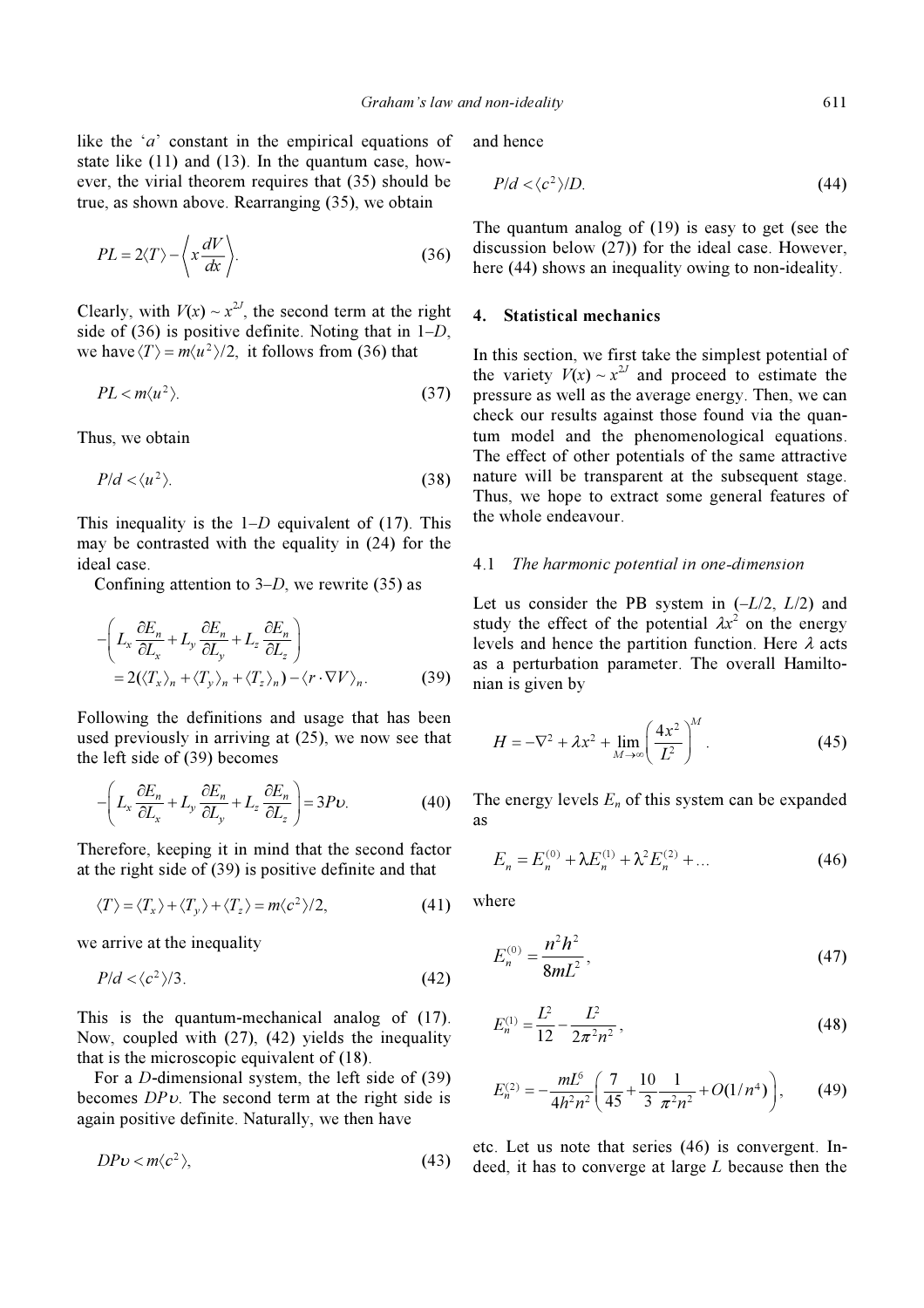left side would basically correspond to the energy of the harmonic oscillator. This is indeed the basis of the work of ref. 14. With this assurance, we now proceed to write the partition function Z as

$$
Z = \sum_{n=1}^{\infty} \exp[-E_n / kT]
$$
 (50)  
= 
$$
\sum_{n=1}^{\infty} \exp[-(E_n^{(0)} + \lambda E_n^{(1)} + \lambda^2 E_n^{(2)} + ...)kT].
$$

$$
\approx \sum_{n=1}^{\infty} \exp[-E_n^{(0)}/kT] \exp[-\lambda E_n^{(1)}/kT] \exp[-\lambda^2 E_n^{(2)}/kT].
$$

For small  $\lambda$ , one can expand the last two exponentials to obtain

$$
Z \approx \sum_{n=1}^{\infty} \exp[-E_n^{(0)}/kT][1 - \lambda E_n^{(1)}/kT + \dots]
$$
  

$$
[1 - \lambda^2 E_n^{(2)}/kT + \dots]
$$

Now, for simplicity, we retain terms up to first order in  $\lambda$  only. This yields

$$
Z \approx \sum_{n=1}^{\infty} \exp[-E_n^{(0)}/kT][1 - \lambda E_n^{(1)}/kT].
$$
 (51)

To explicitly work out, we now put the energy expressions from (47) and (48). Thus,

$$
Z \approx \sum_{n=1}^{\infty} \exp\left[-\frac{n^2 h^2}{8mL^2 kT}\right]
$$

$$
\left(1 - \lambda \frac{L^2}{12kT} + \lambda \frac{L^2}{2\pi^2 n^2 kT}\right).
$$
(52)

One has to separate here two different types of terms:

$$
Z \approx \left(1 - \lambda \frac{L^2}{12kT}\right) \sum_{n=1}^{\infty} \exp\left[-\frac{n^2h^2}{8mL^2kT}\right]
$$

$$
+ \left(\lambda \frac{L^2}{2\pi^2kT}\right) \sum_{n=1}^{\infty} \frac{1}{n^2} \exp\left[-\frac{n^2h^2}{8mL^2kT}\right].
$$
 (53)

We now define

$$
\lambda_d = \frac{h}{\sqrt{2\pi mkT}},\tag{54}
$$

where  $\lambda_d$  is the thermal de Broglie wavelength. Since we consider here a set of  $N$  non-interacting particles confined in a one-dimensional box of length  $L$ , there are two dimensionless parameters which define the thermodynamic and the classical limits. These are respectively given by  $L/\lambda_d$  and  $n\lambda_d$ , where  $n = N/L$  is the number density, so that  $n^{-1}$  signifies the mean separation between particles. The thermodynamic limit is obtained under the condition  $L/\lambda_d \gg 1$ . If this is satisfied, the energies of the particles can be approximated as continuously distributed. The classical limit is obtained by requiring that  $n\lambda_d \ll 1$ . In this limit, quantum correlation is insignificant and one can safely use the Maxwell– Boltzmann statistics. Anyway, we now go back to (54) and employ the thermodynamic limit, i.e.  $\lambda_d/L \rightarrow 0$ . Under this limit, the first sum can be integrated (see, e.g. ref. 25 for a discussion on this point) to yield  $L/\lambda_d$ , while the second one can be approximated by  $\pi^2/6$ . Thus, we arrive at

$$
Z \approx \left(1 - \lambda \frac{L^2}{12kT}\right) \frac{L}{\lambda_d} + \left(\lambda \frac{L^2}{2\pi^2 kT}\right) \frac{\pi^2}{6}
$$

$$
= \left(1 - \frac{\lambda L^2}{12kT}\right) \frac{L}{\lambda_d} + \frac{\lambda L^2}{12kT}.
$$

However, the second term at the right side of the above equation is negligible compared to the first one. So, we may go one step further to retain the most significant contribution to the partition function:

$$
Z \approx \left(1 - \frac{\lambda L^2}{12kT}\right) \frac{L}{\lambda_d}.\tag{55}
$$

In (55), the first term refers to the pure PB model and the  $\lambda$ -dependent part accounts for the *primary* non-ideality correction factor. This is the simplest possible form for the partition function that one can use profitably.

 From (55), one can quickly estimate the quantities of interest. We find

$$
\ln Z = \ln \left( 1 - \frac{\lambda L^2}{12kT} \right) + \ln \frac{L}{\lambda_d},
$$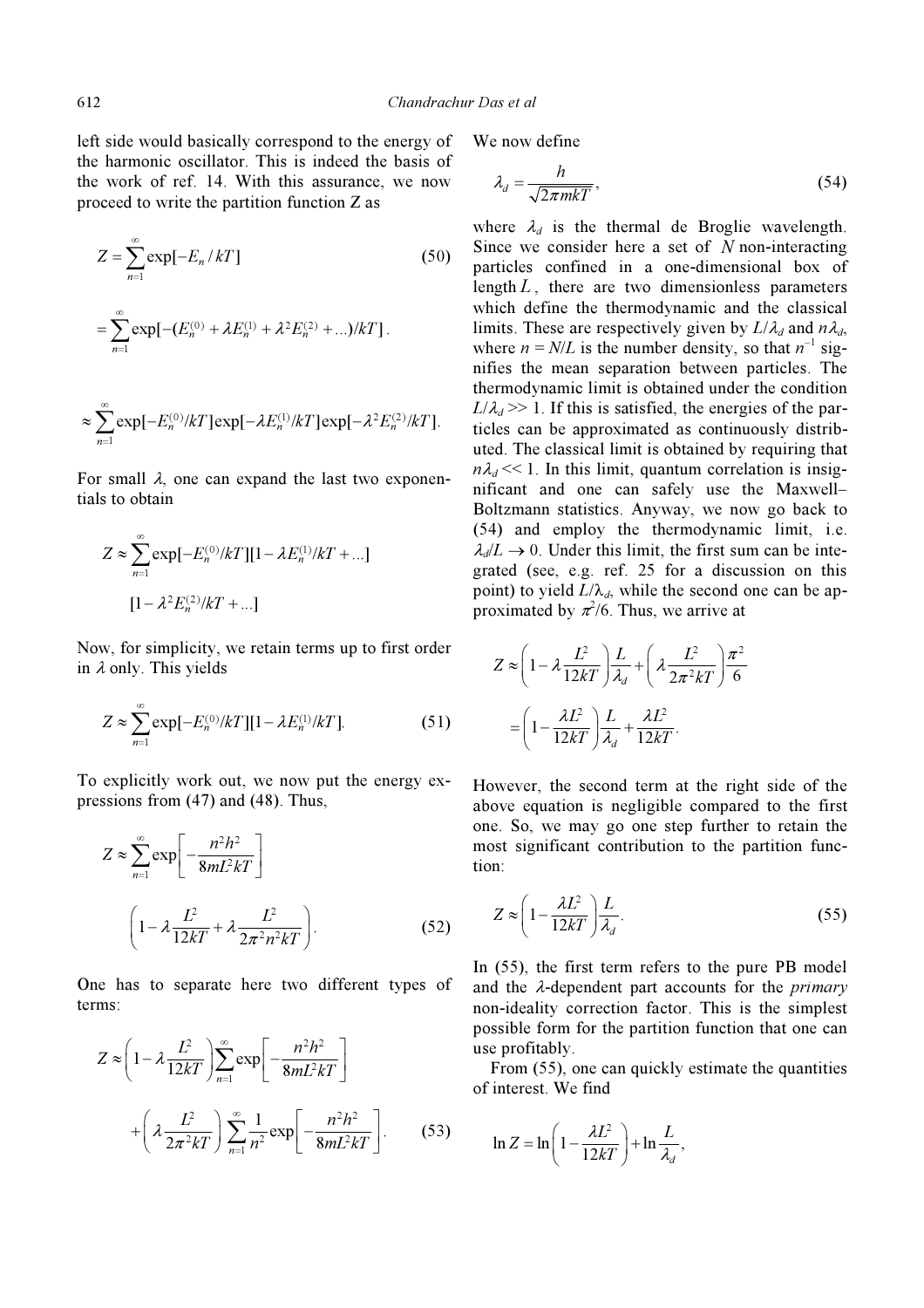that can be further approximated to

$$
\ln Z = \ln \frac{L}{\lambda_d} - \lambda \frac{L^2}{12kT} + O(\lambda^2),\tag{56}
$$

so that we keep consistently terms up to first order in  $\lambda$  only. We now define the pressure by the standard equation

$$
P = -\left(\frac{\partial A}{\partial L}\right)_T = -\frac{\partial}{\partial L}(-NkT\ln Z),\tag{57}
$$

that gives, from (56), the relation

$$
P = \frac{NkT}{L} \left( 1 - \frac{\lambda L^2}{6kT} \right). \tag{58}
$$

On the other hand, the average energy is obtained from the relation

$$
\langle E \rangle = NkT^2 \frac{\partial \ln Z}{\partial T}.
$$
 (59)

Employing (56) here, we obtain

$$
\langle E \rangle = NkT^2 \left( \frac{1}{2T} + \frac{\lambda L^2}{12kT^2} \right). \tag{60}
$$

In (60), the first term arises from the kinetic energy part while the second one accounts for the potential energy contribution. Thus, (60) may be rewritten as

$$
\langle E \rangle = \frac{NkT}{2} + \frac{N\lambda L^2}{12} = \langle T \rangle + \langle V \rangle.
$$
 (61)

Note that the averages in  $(59)$ – $(61)$  now refer to statistical averages. Rearranging (58), we use (61) to find

$$
PL = NkT - \frac{N\lambda L^2}{6} = 2\langle T \rangle - 2\langle V \rangle.
$$
 (62)

The result (62) is very relevant in the present context. With  $d = Nm/L$  in 1-dimension, we note that it yields directly the inequality

$$
P/d < kT/m. \tag{63}
$$

This provides the statistical support to (15) in 1-D. In case of ideality, we put  $\lambda = 0$  in (62) to obtain the statistical equivalent of (16) as well. Also, using  $kT = m\langle u^2 \rangle$ , we obtain

$$
P/d \langle u^2 \rangle, \tag{64}
$$

which is the statistical analog of (38). Further, since  $V(x) = \lambda x^2$ , we can rewrite (62) in the form

$$
PL = 2\langle T \rangle - \left\langle x \frac{dV}{dx} \right\rangle. \tag{65}
$$

This equation, we happily note, resembles *exactly* the quantum-mechanical VT for confined systems, as given by (35), but here with statistical averaging.

## 4.2 Other potentials and higher dimensions

The two key points mentioned above, viz. obtaining the statistical equivalents of (15) and (17), which follow from the empirical equations of state, and demonstrating that the quantal VT is valid in the statistical domain too, retain their validity in other potentials and in higher dimensions as well.

 Consider first the 3-D extension of the results presented in subsection 4.1. We have in this case, by virtue of the approximation (55),

$$
Z_{3D} = Z_x Z_y Z_z \approx \left(1 - \frac{\lambda L_x^2}{12kT}\right) \left(1 - \frac{\lambda L_y^2}{12kT}\right)
$$

$$
\left(1 - \frac{\lambda L_z^2}{12kT}\right) \frac{L_x L_y L_z}{\lambda_d^3} \,. \tag{66}
$$

Approximating further [see (56)], one finds

$$
\ln Z_{3D} = \ln \frac{V}{\lambda_d^3} - \frac{\lambda}{12kT} (L_x^2 + L_y^2 + L_z^2) + O(\lambda^2). \quad (67)
$$

The work function A takes then the form

$$
A = -NkT \ln Z_{3D} = -NkT \ln \frac{V}{\lambda_d^3} + \frac{\lambda N}{12}
$$
  

$$
(L_x^2 + L_y^2 + L_z^2) + O(\lambda^2).
$$
 (68)

From (68), one gets the pressure as

$$
P = -\left(\frac{\partial A}{\partial V}\right)_T = \frac{NkT}{V} - \frac{\lambda N}{12} \frac{\partial}{\partial V} (L_x^2 + L_y^2 + L_z^2). \quad (69)
$$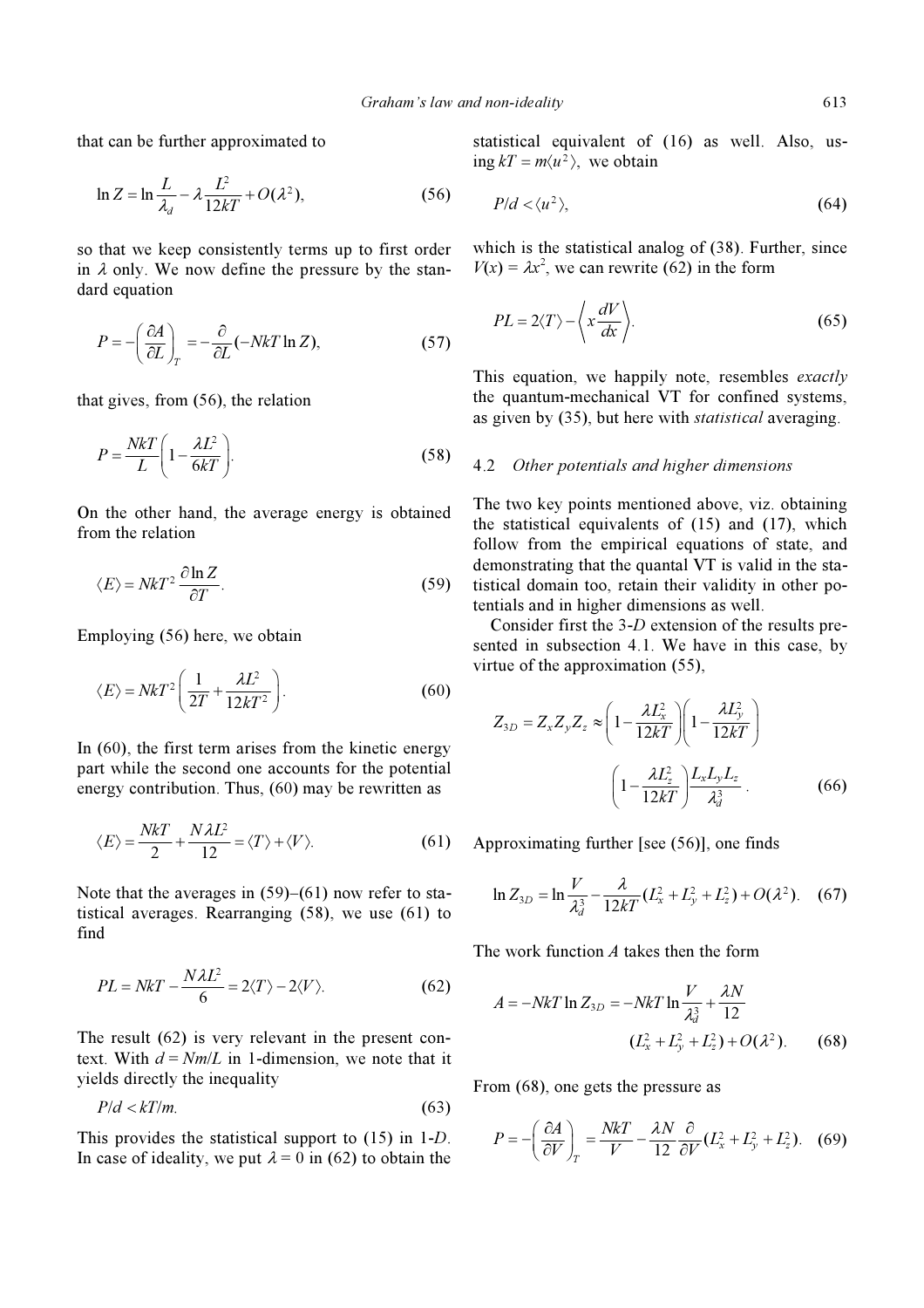This finally leads us to

$$
P = \frac{NkT}{V} - \frac{\lambda N}{6V} (L_x^2 + L_y^2 + L_z^2).
$$
 (70)

The average energy likewise starts from

$$
\langle E \rangle = NkT^2 \frac{\partial \ln Z_{3D}}{\partial T},\qquad(71)
$$

to yield finally

$$
\langle E \rangle = \frac{3}{2} NkT + \frac{\lambda N}{12} (L_x^2 + L_y^2 + L_z^2)
$$
  
=  $(\langle T_x \rangle + \langle T_y \rangle + \langle T_z \rangle) + (\langle V_x \rangle + \langle V_y \rangle + \langle V_z \rangle).$  (72)

Rearranging (70) and making use of (72), we then obtain

$$
3PV = 2(\langle T_x \rangle + \langle T_v \rangle + \langle T_z \rangle) - \langle r \cdot \nabla V \rangle.
$$
 (73)

Coupling (39) and (40), we notice that (73) is the  $3-D$  equivalent of (35) that is valid in the statistical domain. Additionally, we see clearly from (70) that (63) is true. It is also notable from (73) that (44) is obeyed here.

If we employ, for example, the perturbation  $\lambda x^4$ instead of  $\lambda x^2$  in (45), the corrections (48) and (49) would change. However, one may notice that only the *n*-independent term finally survives in  $(55)$ . To be explicit, (55) now takes the form

$$
Z \approx \left(1 - \frac{\lambda L^4}{80kT}\right) \frac{L}{\lambda_d}.\tag{74}
$$

From here, one can work out and check that all our findings like (63) to (65) retain their validity. This reflects the generality of our endeavour. Further, the Helmholtz free energy, correct up to first order, can now be calculated from (74) as

$$
A^{(0)} + A^{(1)} = -kT \ln \left( \frac{L}{\lambda_d} \right) + \lambda \frac{L^4}{80}.
$$
 (75)

This agrees with the result obtained by Callen<sup>26</sup>. Additionally, we may check that the Bogoliubov inequality [see ref 26] here becomes

$$
A \le -kT \ln\left(\frac{L}{\lambda_d}\right) + \lambda \frac{L^4}{80}.\tag{76}
$$

The inequality states that the sum of all higher order corrections would be positive, so that the right hand side of (76) becomes an upper bound to the Helmholtz potential. The length  $L$  of the box has not yet been chosen. Clearly, the best approximation is obtained by making the upper bound of  $A$  as small as possible. Thus, we choose  $L$  so as to minimize  $A$ , which then becomes the best available approximation to the Helmholtz free energy of the system. This leads to

$$
L = \left(\frac{20k}{\lambda}\right)^{1/4}.\tag{77}
$$

This result determines the optimum size of a squarewell potential with which to approximate the thermal properties of the system, and it determines the corresponding approximate Helmholtz potential. For a system of N identical but distinguishable particles, (75) can be used to calculate the pressure, correct up to first order, and it turns out to be

$$
P = \frac{NkT}{L} \left[ 1 - 20 \frac{\lambda L^4}{kT} \right].
$$
 (78)

Here the interesting point is that, for the optimal size of the square well (77), the resultant pressure disappears. This refers to the thermodynamic equilibrium.

# 5. Conclusions

Our purpose has been to investigate how far the proportionality of  $P/d$  and  $T/M$  retains its validity for gaseous systems in presence of nonideality. We have chosen Graham's law of diffusion as a physical process that employs it directly. A quantum model to simulate the case of an attractive nonideality has been put forward and analysed. The chief results are as follows:  $P/d \le \langle c^2 \rangle / D$  and  $P/d \le RT/M$ . They are found to agree well with those obtained from phenomenological equations of state. To provide a more concrete basis, we have next proceeded to check our conclusions via statistical mechanics, using the same quantum model in the course of constructing the partition function. A weakly perturbed system has shown the correctness of all our previous findings. The proper reduction to the ideal case has always been shown to be maintained. Additionally, our analysis has revealed that the VT for confined quantum systems, which is known to be valid only for